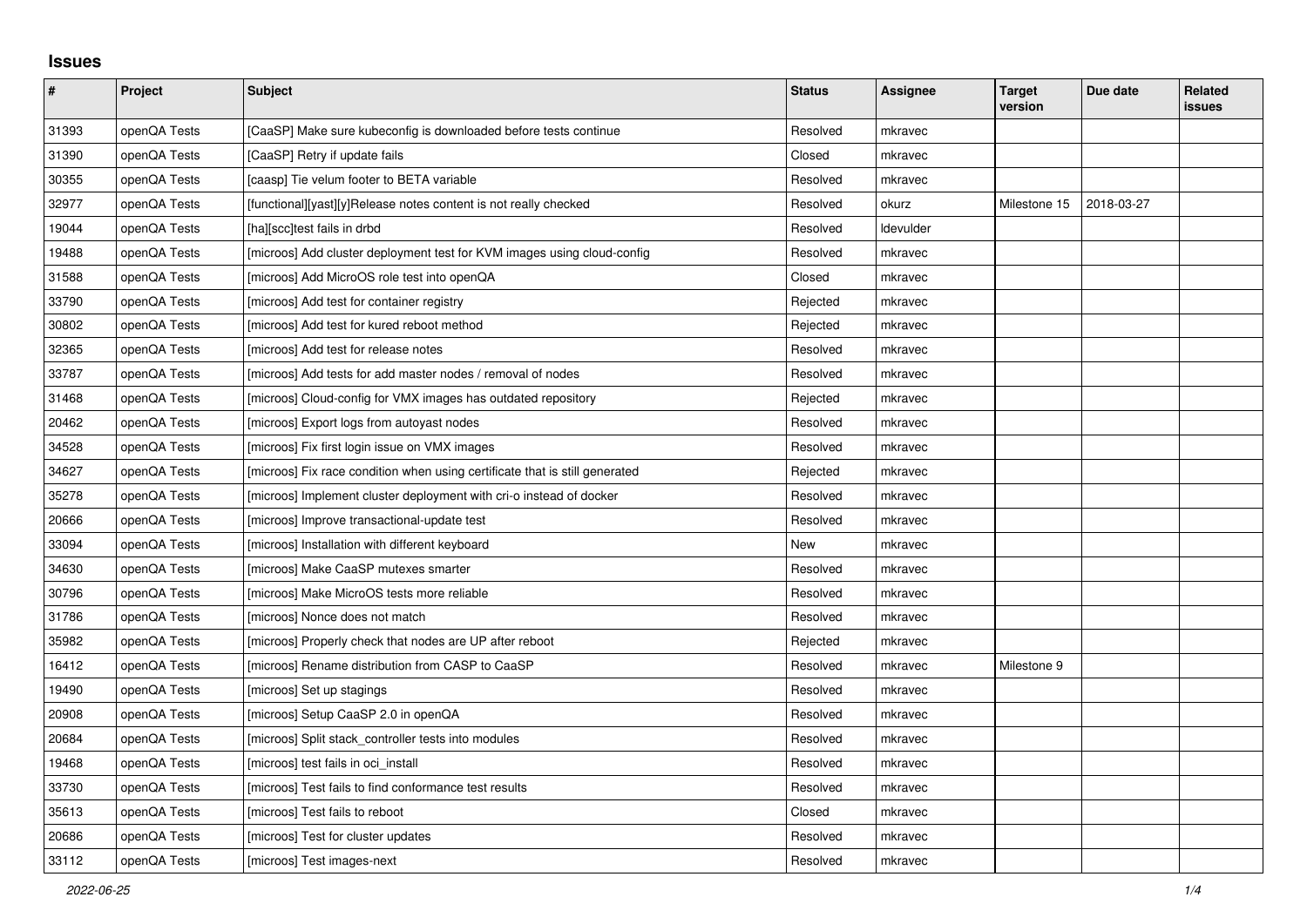| $\pmb{\#}$ | Project        | <b>Subject</b>                                                                                                                                | <b>Status</b> | <b>Assignee</b> | <b>Target</b><br>version | Due date   | Related<br>issues         |
|------------|----------------|-----------------------------------------------------------------------------------------------------------------------------------------------|---------------|-----------------|--------------------------|------------|---------------------------|
| 35137      | openQA Tests   | [microos] Test openQA workers realiability under load                                                                                         | Closed        | mkravec         |                          |            |                           |
| 27991      | openQA Tests   | [microos] Test retry on failed orchestrations                                                                                                 | Resolved      | mkravec         |                          |            |                           |
| 23420      | openQA Tests   | [microos] Test that /var/lib/docker is on separate partition                                                                                  | Resolved      | mkravec         |                          |            |                           |
| 36135      | openQA Tests   | [microos] Update cloud-config ntp section                                                                                                     | Rejected      | mkravec         |                          |            |                           |
| 31519      | openQA Tests   | [microos] Update repository is ready in transactional-update test on kubic                                                                    | Resolved      | mkravec         |                          |            |                           |
| 34672      | openQA Tests   | [microos] Use mixed case for node names                                                                                                       | Resolved      | mkravec         |                          |            |                           |
| 35530      | openQA Tests   | [microos] Worker nodes fail to login after reboot                                                                                             | Resolved      | mkravec         |                          |            |                           |
| 14288      | openQA Tests   | [Migration] SMT fails to finish in time when openqa is under load                                                                             | Rejected      |                 |                          |            |                           |
| 17366      | openQA Tests   | [sle][functional] Autoyast verify module is failing                                                                                           | Resolved      | riafarov        | Milestone 9              |            | <b>Blocks</b><br>#20064   |
| 17396      | openQA Tests   | [sle][functional] gensslcert times out after 600s because it cannot find a suitable prime number                                              | Resolved      | okurz           | Milestone 13             |            | Is duplicate<br>of #19536 |
| 31033      | openQA Tests   | [sle][functional][sle12sp4][medium] test fails in remote_target - mirror repo added to settings with<br>'Media1" but folder is called "Media" | Resolved      | riafarov        | Milestone 14             | 2018-02-13 |                           |
| 18558      | openQA Tests   | [sle][functional][u][hard][investigation] Snapper tests run too long                                                                          | Resolved      | SLindoMansilla  | Milestone 17             | 2018-07-03 | Related to<br>#31351      |
| 17358      | openQA Tests   | [sle][functional]Text is mistyped in yast2_i module                                                                                           | Resolved      |                 | Milestone 11             | 2017-11-08 |                           |
| 17372      | openQA Tests   | [sle][tools]Installation medium from parallel job in inaccessible                                                                             | Rejected      |                 |                          |            |                           |
| 16216      | openQA Tests   | [sles][functional] gedit can be unreliable trying to close the "save"-dialog (wait_screen_change)                                             | Resolved      | okurz           |                          |            |                           |
| 17420      | openQA Tests   | [sles][functional][s390x] Test fails in vnc_two_passwords                                                                                     | Resolved      | okurz           |                          |            |                           |
| 14198      | openQA Tests   | [sles][functional]Licenses are not displayed for add-ons installed from network                                                               | Resolved      | okurz           |                          |            |                           |
| 13598      | openQA Tests   | [sles][functional]Test module sles+extratests has inconsistent results                                                                        | Resolved      | zluo            | Milestone 7              |            |                           |
| 18554      | openQA Tests   | [tools] DIE short read for zire data                                                                                                          | Rejected      | okurz           |                          |            |                           |
| 9656       | openQA Tests   | Add name to RAID array during partitioning                                                                                                    | Closed        | mkravec         |                          |            |                           |
| 16612      | openQA Tests   | Autoyast installation does not have second stage on CaaSP                                                                                     | Resolved      | mkravec         |                          |            |                           |
| 14164      | openQA Tests   | Autoyast license test use wrong devices                                                                                                       | Resolved      | mkravec         |                          |            |                           |
| 13212      | openQA Tests   | Bernhard user is not default login choice                                                                                                     | Resolved      | dzyuzin         |                          |            |                           |
| 33712      | openQA Project | Change colors of results progress bar to reflect openQA issues & Product bugs                                                                 | Rejected      |                 |                          |            |                           |
| 11656      | openQA Tests   | Check that system can not be installed without accepting the license                                                                          | Resolved      | mkravec         |                          |            |                           |
| 13698      | openQA Tests   | Crash test is failing                                                                                                                         | Resolved      | michalnowak     |                          |            |                           |
| 12878      | openQA Project | Displayed needle does not change on selection                                                                                                 | Resolved      |                 |                          |            |                           |
| 19624      | openQA Tests   | File '/repodata/repomd.xml' not found on medium                                                                                               | Rejected      | okurz           |                          |            | Is duplicate<br>of #19470 |
| 11310      | openQA Tests   | fix failing update tests                                                                                                                      | Resolved      | mkravec         |                          |            |                           |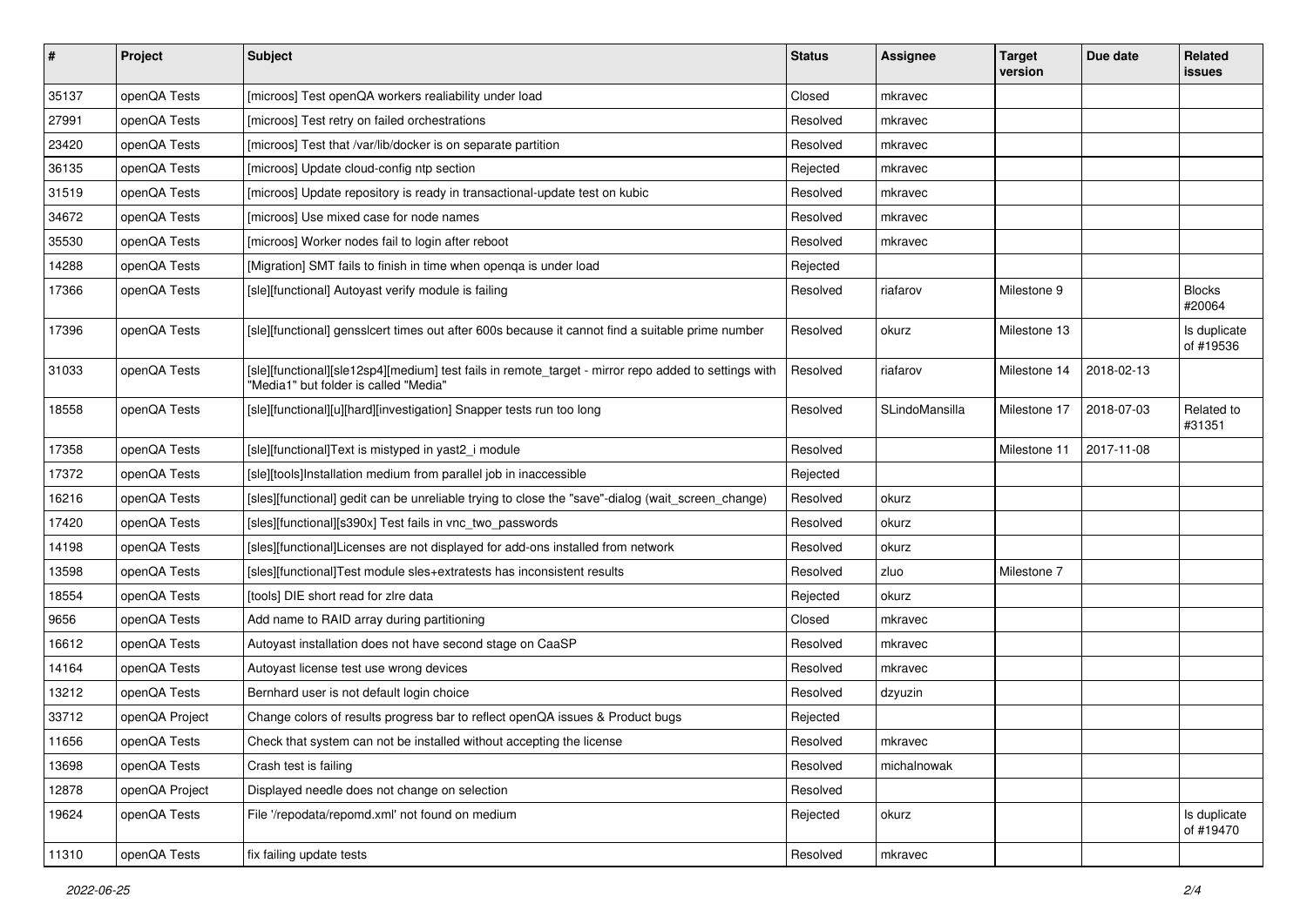| $\sharp$ | Project        | <b>Subject</b>                                                                                               | <b>Status</b> | <b>Assignee</b> | <b>Target</b><br>version | Due date | Related<br>issues                                |
|----------|----------------|--------------------------------------------------------------------------------------------------------------|---------------|-----------------|--------------------------|----------|--------------------------------------------------|
| 15574    | openQA Tests   | Fix generated autoyast profile or test module                                                                | Resolved      |                 |                          |          |                                                  |
| 33676    | openQA Project | Group results by group name, not build number in parent group overview                                       | Resolved      | ilausuch        | <b>Current Sprint</b>    |          |                                                  |
| 19618    | openQA Tests   | Grub2 needle is not matched after reboot                                                                     | Resolved      | qmsu            |                          |          | Related to<br>#19242                             |
| 16390    | openQA Tests   | Installation does not start in textmode                                                                      | Rejected      |                 |                          |          |                                                  |
| 14050    | openQA Project | Job does not publish hdd                                                                                     | Resolved      |                 | Milestone 6              |          |                                                  |
| 17376    | openQA Tests   | Login check types types invalid characters                                                                   | Resolved      | michalnowak     |                          |          |                                                  |
| 13726    | openQA Tests   | Multipath tests fail after completion                                                                        | Resolved      |                 |                          |          |                                                  |
| 16110    | openQA Tests   | Network restart detection in yast2_lan_restart is not reliabe                                                | Resolved      | dzedro          |                          |          |                                                  |
| 13214    | openQA Tests   | Next button is ignored in user_settings but works on second try                                              | Resolved      | mkravec         |                          |          | Related to<br>#14102                             |
| 13210    | openQA Tests   | OpenQA is testing SP1 instead of SP2                                                                         | Closed        | mkravec         |                          |          | Is duplicate<br>of #13156                        |
| 11816    | openQA Project | Openga jobs won't start after updating perl-json-xs to verison 3.02                                          | Resolved      | nadvornik       |                          |          |                                                  |
| 14828    | openQA Tests   | Registration uses invalid key aarch64                                                                        | Resolved      |                 |                          |          |                                                  |
| 17546    | openQA Tests   | Set up SLES-JeOS-SP3 in openQA                                                                               | Resolved      | mkravec         |                          |          |                                                  |
| 13600    | openQA Tests   | Shutdown action is not completed                                                                             | Resolved      | okurz           |                          |          |                                                  |
| 15586    | openQA Tests   | Tar fails because file changed during archive creation                                                       | Resolved      | okurz           |                          |          |                                                  |
| 15578    | openQA Tests   | Test fails in glxgears - command does not exist because packagekit was masked during package<br>installation | Resolved      | okurz           | Milestone 4              |          | Related to<br>#13004                             |
| 16368    | openQA Tests   | Test fails in online migration setup                                                                         | Resolved      | mitiao          |                          |          | Related to<br>#16718                             |
| 16364    | openQA Tests   | Test fails in register system because of short timeout                                                       | Resolved      | mitiao          |                          |          |                                                  |
| 16212    | openQA Tests   | Test fails in vnc_two_passwords                                                                              | Resolved      | mkravec         |                          |          |                                                  |
| 16054    | openQA Tests   | Test fails in yast2_nis after job restart                                                                    | Resolved      | mkravec         |                          |          |                                                  |
| 16056    | openQA Tests   | Test fails in yast2 tftp                                                                                     | Resolved      | michalnowak     |                          |          |                                                  |
| 17844    | openQA Tests   | Test mysql srv is not reliable                                                                               | Resolved      | okurz           |                          |          |                                                  |
| 16208    | openQA Tests   | Test results are inconsistent in yast2_http                                                                  | Resolved      | zluo            |                          |          |                                                  |
| 16210    | openQA Tests   | Test results are inconsistent in yast2_samba                                                                 | Resolved      | michalnowak     |                          |          |                                                  |
| 19056    | openQA Tests   | Tests try to create filesystem on root partition instead of additional disk                                  | Resolved      | okurz           |                          |          | Related to<br>#19380, Has<br>duplicate<br>#19256 |